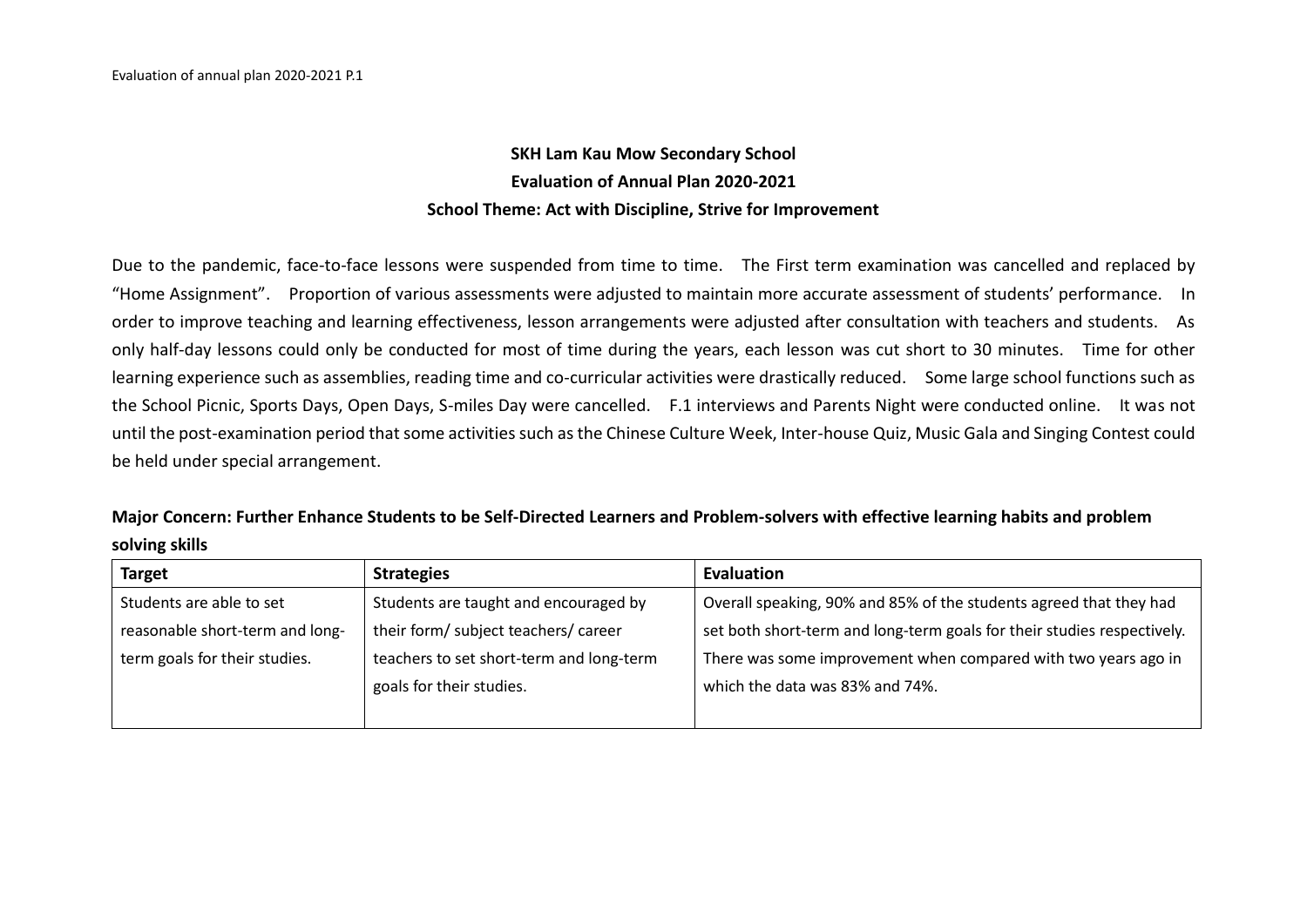| <b>Target</b>                    | <b>Strategies</b>                                          | <b>Evaluation</b>                                                       |
|----------------------------------|------------------------------------------------------------|-------------------------------------------------------------------------|
| Students get to know about their | Workshops on learning skills are organized                 | The workshops on learning styles and learning skills were held only in  |
| learning styles and can learn    | for F.1 and F.2 students. Learning skills are              | the post-examination periods. The feedback was positive. 87% of         |
| more effectively.                | further reinforced in lessons and                          | the students reported that the workshop could help them learn more      |
|                                  | assignments.                                               | effectively. As face-to-face lessons for F.1-2 were not resumed for     |
|                                  |                                                            | most of the year, teachers might have difficulties in reinforcing these |
|                                  |                                                            | learning skills during the year.  Only around 57% of teachers reported  |
|                                  |                                                            | that they often reinforced these learning skills in their lessons.      |
|                                  |                                                            |                                                                         |
| Improvement in students' self-   | Message about importance of/How to                         | Most of the assemblies and form periods were cancelled during the       |
| discipline in their learning and | enhance Self-discipline will be disseminated               | year. However, the important message of self-discipline was well        |
| time management                  | in form periods.                                           | disseminated as most teachers reminded students about it from time      |
|                                  |                                                            | to time throughout the year. 88% of teachers and 95% of students        |
|                                  | Time management skills will be nurtured<br>and emphasized. | reported that the message about importance of self-discipline was       |
|                                  |                                                            | well disseminated and received.                                         |
|                                  | Precise and guided lesson preparation tasks                | 80% of students reported that their time management skills were         |
|                                  | (if appropriate) should be assigned to                     | improved and 85% of students agreed that they had completed lesson      |
|                                  | students to facilitate self-directed learning.             | preparation work before lessons. However, as lesson time was cut        |
|                                  |                                                            | short to 30 minutes, only about 57% of the teachers reported that       |
|                                  |                                                            | they had assigned preparation tasks for students before lessons.        |
|                                  |                                                            |                                                                         |
|                                  |                                                            |                                                                         |
|                                  |                                                            |                                                                         |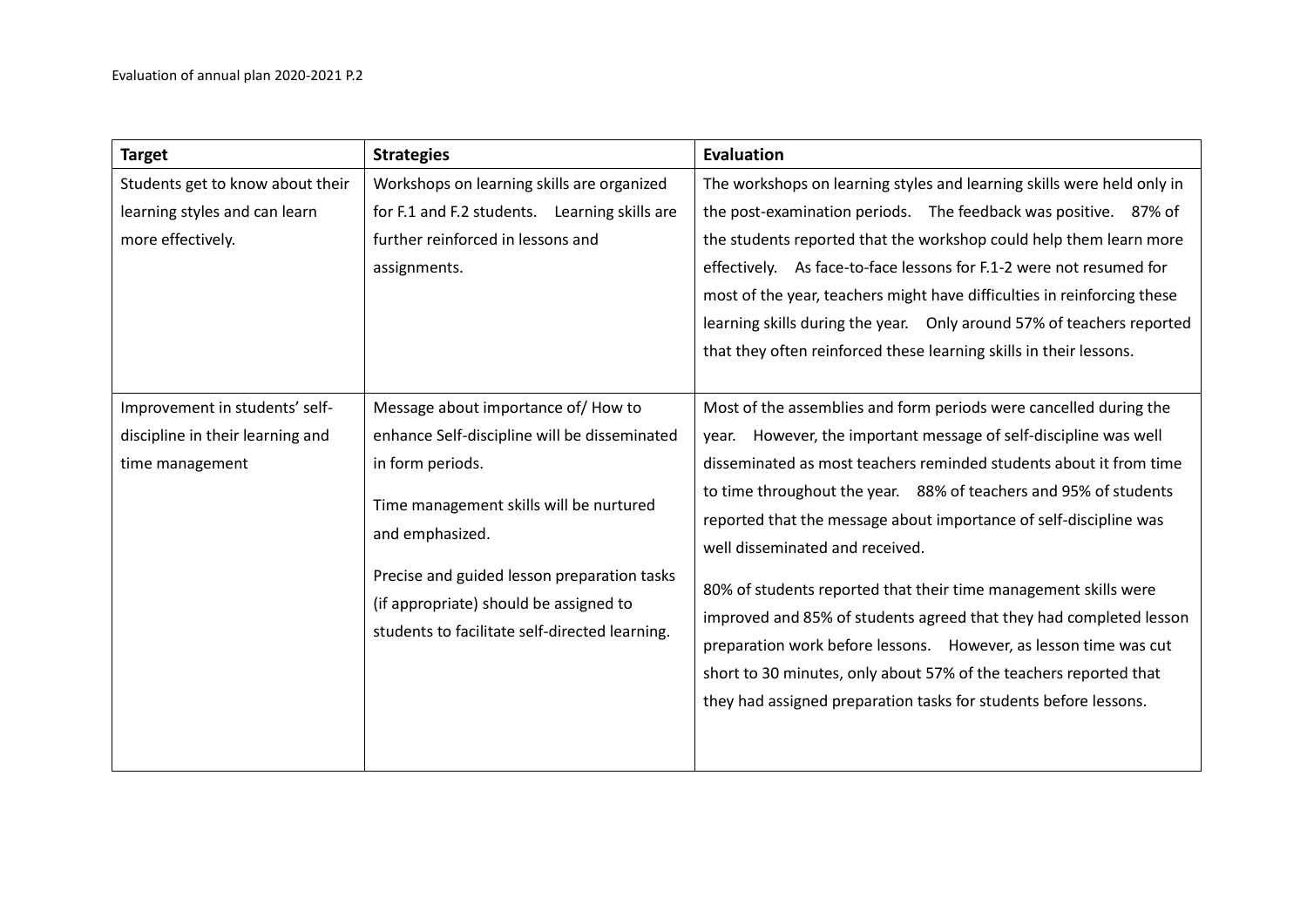| <b>Target</b>                   | <b>Strategies</b>                               | Evaluation                                                                  |
|---------------------------------|-------------------------------------------------|-----------------------------------------------------------------------------|
| Students can develop skills/    | Pre-lesson preparation skills, discussion       | Over 90% of students reported that they could master the techniques         |
| techniques and habits for self- | skills, presentation skills, note-taking skills | in using the online platforms for learning. For self-directed learning      |
| directed learning and online    | and techniques in using online platforms are    | skills, over 80%-87% students reported that their time management           |
| lessons.                        | taught and trained from junior level so that    | skills, presentation skills and discussion skills were improved.            |
|                                 | students can be enhanced to be self-directed    | However, as there were not many presentation and discussion                 |
|                                 | learners.                                       | activities during online lessons, this self-evaluation might be a bit       |
|                                 |                                                 | over-estimated.                                                             |
| Students can reduce their       | Parents and students are informed through       | Due to the pandemic, parents' talks, assemblies and after-school            |
| reliance on afterschool tuition | talks/assemblies/form periods about             | revision class could not be conducted. Teachers might not easily help       |
| outside school.                 | adverse effects of over-reliance on             | students strengthen their study skills.                                     |
|                                 | afterschool tuition outside school.             | As tutorial schools were also sometime closed during the pandemic,          |
|                                 | Teachers can help students strengthen their     | 82% of students reported that they had reduced their reliance on after      |
|                                 | revision skills/ study skills.                  | school tuition.                                                             |
| Good T/S and S/S interaction    | Various kind of activities are structured in    | Teachers found difficulties to structure various kind of activities in a 30 |
| during lessons/ online lessons. | lessons to get students actively involved in    | minute lesson/ online lessons.  During online lessons, peer                 |
|                                 | their learning. Students are encouraged to      | interaction was also limited. Still, over 84% of teachers tried hard to     |
|                                 | raise questions during lessons. Positive        | provide positive reinforcement and encourage students to participate        |
|                                 | reinforcements and feedback are                 | in lessons. 86% of students agreed that T/S interaction was good.           |
|                                 | appropriately given in lessons to encourage     | With the chat box function, even some quiet students attempted to           |
|                                 | students' participation in their learning.      | ask questions during online lessons. 75% of students reported that          |
|                                 |                                                 | they liked to raise questions during lessons.                               |
|                                 |                                                 |                                                                             |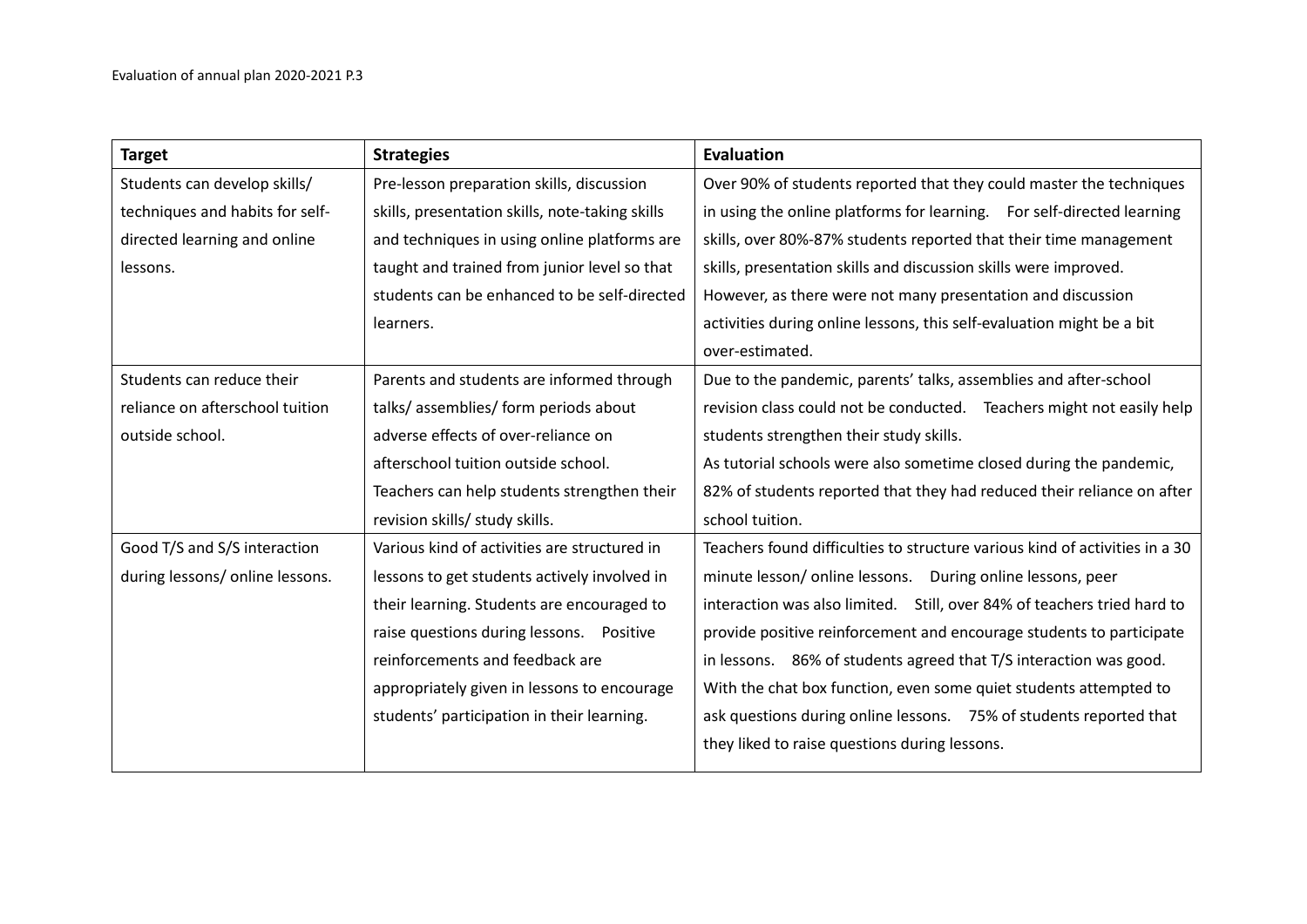| <b>Target</b>                       | <b>Strategies</b>                              | Evaluation                                                              |
|-------------------------------------|------------------------------------------------|-------------------------------------------------------------------------|
| Teachers are able to use            | Through participating in various kinds of      | As the professional activities were provided mainly through online      |
| appropriate teaching and            | professional development programmes,           | platforms, teachers signed up these courses more frequently.  Most      |
| assessment strategies for           | teachers are able to use appropriate           | teachers preferred to attend courses on e-learning and National         |
| facilitating self-directed learning | teaching and assessment strategies for         | Security Education. There were not many professional programmes         |
| and online teaching.                | facilitating self-directed learning and online | related with self-directed learning organized this year.                |
|                                     | teaching.                                      |                                                                         |
| Life-wide learning experiences      | Subject coordinators have integrated life-     | Due to the social distancing measures, many life-wide learning          |
| are integrated appropriately in     | wide learning experiences in the curriculum    | activities were suspended.                                              |
| curriculum in order to boost        | appropriately.                                 |                                                                         |
| students' motivation to learn and   |                                                |                                                                         |
| to enhance in-depth learning.       |                                                |                                                                         |
| Teachers can appropriately use      | Teachers equip themselves in employing e-      | Learning and teaching effectiveness through online teaching, as         |
| various kinds of teaching           | learning/ new teaching strategies through      | observed, were not as good as face-to-face lessons. Both teachers       |
| strategies to boost students'       | attending seminars, workshops and peer         | and students found themselves very tired watching the screen for the    |
| learning motivation and learning    | learning activities                            | whole morning. Some teachers were not used to marking online            |
| effectiveness, including E-learning | Subject coordinators facilitate peer sharing   | assignments and they needed to print them out for marking.              |
| and co-operative learning.          | on e-learning.                                 | Teachers also complained that more students tended to hand in their     |
| E-learning/cooperative learning     | E-learning activities/ cooperative learning    | assignments late.                                                       |
| can improve students' learning      | should be incorporated in their scheme of      | When face-to-face lessons resumed, teachers were ready to use e-        |
| motivation and enhance learning     | work/ curriculum guide whenever                | learning activities in classrooms. 90% of teachers agreed that they had |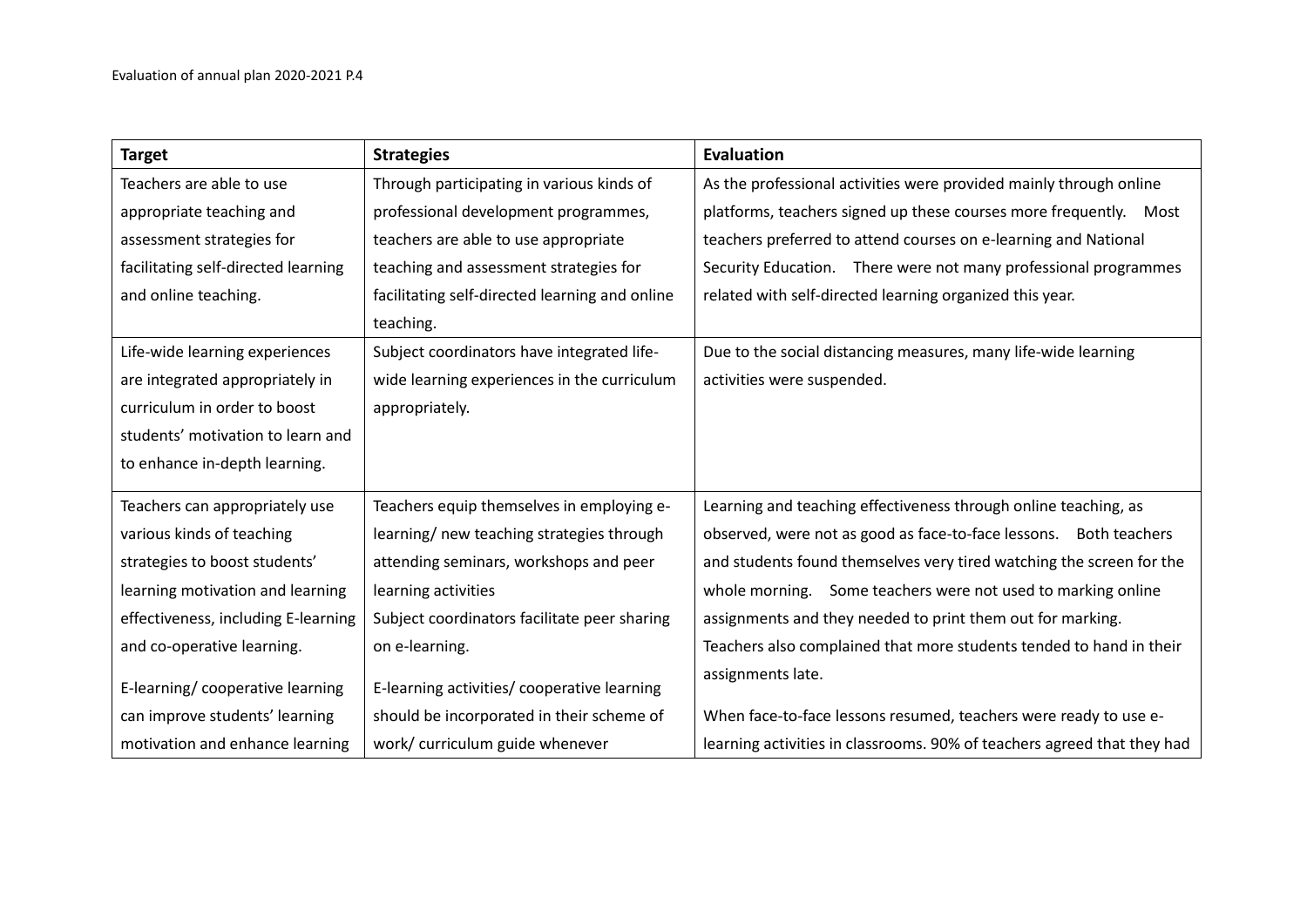| <b>Target</b>                    | <b>Strategies</b>                                 | Evaluation                                                             |
|----------------------------------|---------------------------------------------------|------------------------------------------------------------------------|
| and teaching effectiveness.      | appropriate.                                      | implemented e-learning activities recommended in their scheme of       |
|                                  | The Wi-Fi system and the electronic devices       | work.                                                                  |
|                                  | for e-learning are to be regularly maintained     | The Wi-Fi in classroom might not be very reliable according to         |
|                                  | and improved to allow smooth                      | teachers' observation.  Only 54% of the teachers agreed the Wi-Fi      |
|                                  | implementation of e-learning.                     | network could facilitate smooth implementation of E-learning.          |
| Students are given opportunities | Elements of STEAM education are integrated        | Elements of STEAM education have been well integrated in subjects      |
| to learn new technologies and    | in curricula of different subjects, especially in | like Computer Literacy, D&T and Visual Arts.  With the restructuring   |
| enhance their creativity which   | Science, Computer Literacy, Mathematics,          | of CL curriculum to include new technologies, the students might be    |
| can equip them to be problem-    | D&T and Visual Arts.                              | more well-prepared for making innovations as required in this          |
| solvers in the future.           | Streaming of students in D&T and HE in F.3        | innovative era.                                                        |
|                                  | Restructure the CL curriculum to include new      |                                                                        |
|                                  | technologies necessary to promote STEAM           |                                                                        |
|                                  | education.                                        | The QEF application on renovating the D&T room and implementation      |
|                                  | Collaborate with Poly U (School of Design) so     | of STEAM education was approved. The renovation work was               |
|                                  | that workshops, scientific investigation tasks    | completed and most of the equipment were procured. However,            |
|                                  | can be provided to students.                      | some learning programmes were postponed due to the suspension of       |
|                                  | Follow up of the renovation work of the D&T       | face-to-face lessons. The collaboration project with Poly U (School of |
|                                  | Room into a STEAM Laboratory/ Maker               | Design) was smooth.  Workshops for teachers and an assembly talk       |
|                                  | Space                                             | were held as scheduled.                                                |
|                                  | Procure new computers and related teaching        |                                                                        |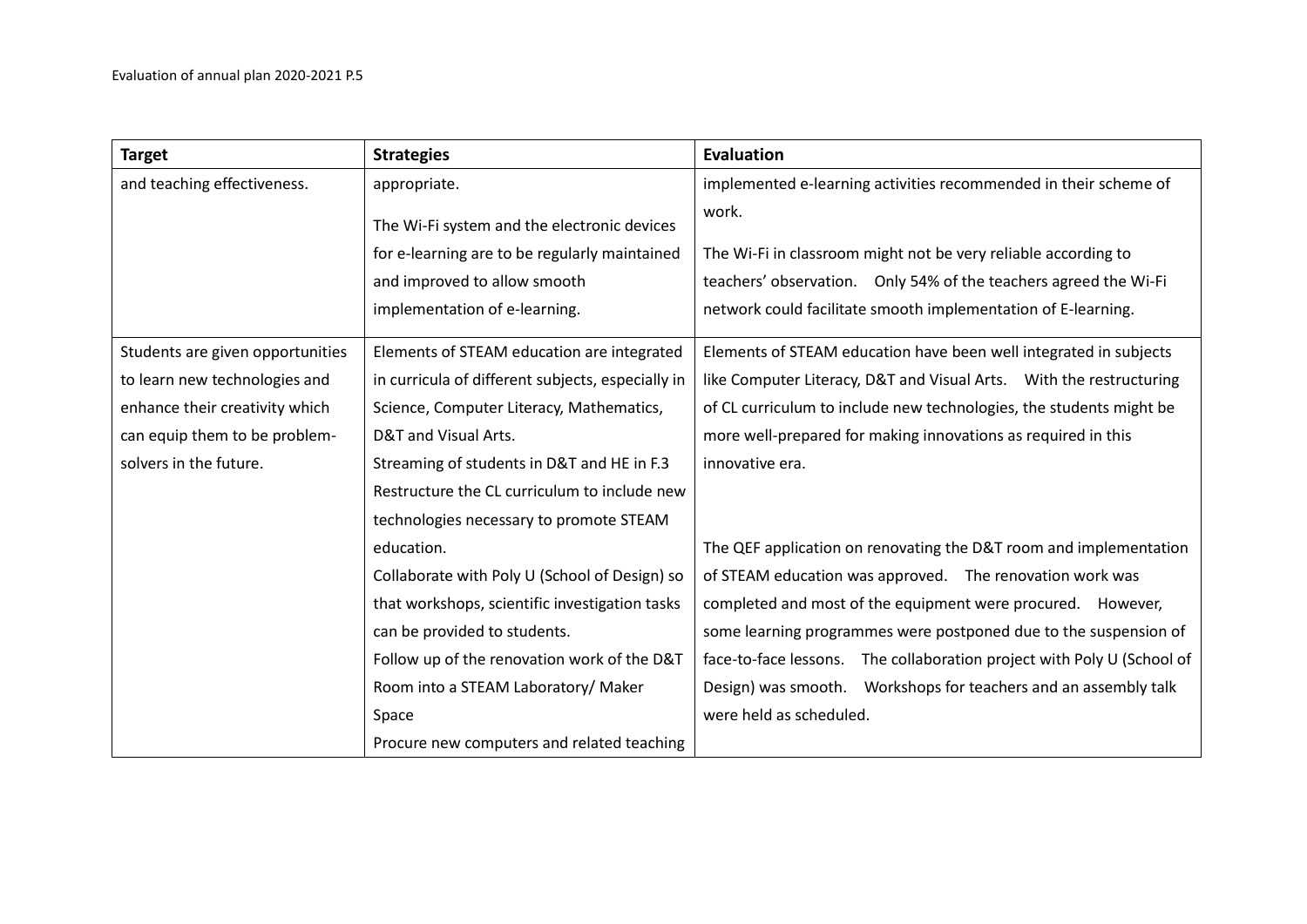| <b>Target</b>                  | <b>Strategies</b>                             | <b>Evaluation</b>                                                      |
|--------------------------------|-----------------------------------------------|------------------------------------------------------------------------|
|                                | equipment to facilitate e-learning and online |                                                                        |
|                                | lessons.                                      |                                                                        |
|                                | Teachers are encouraged to join seminars/     |                                                                        |
|                                | workshops in STEAM Education.                 |                                                                        |
|                                |                                               |                                                                        |
| Teachers and students can well | Work out feasible contingency plans to        | Lesson arrangements were adjusted after collecting students' and       |
| adapted to using new teaching  | facilitate smooth running of online lessons.  | teachers' opinions so as to achieve better learning effectiveness. 78% |
| and learning modes in time of  | Further explore how online learning           | of teachers agreed that these plans could facilitate smooth running of |
| school suspension.             | platforms can enhance learning effectiveness  | However, the total lesson time, especially for the<br>online lessons.  |
|                                | in normal teaching practice.                  | junior forms, was much shorter than that of the "normal" time.         |
|                                |                                               | More long-term follow up measures were needed to tackle this           |
|                                |                                               | problem.                                                               |
|                                |                                               |                                                                        |

## **Major Concern: Build Up Students' Self-esteem and Resilience**

| <b>Target</b>                | <b>Strategies</b>                   | Evaluation                                                      |
|------------------------------|-------------------------------------|-----------------------------------------------------------------|
| To better cater the needs of | The system of dual form teachers is | The system of dual form teachers were welcomed by students and  |
| the senior form students who | implemented in F.4 and F.5          | teachers. Over 86% of the students and 72.5% of teachers agreed |
| may be more emotionally      |                                     | that it helped building up better understanding and trust among |
| affected by social unrest or |                                     | students and teachers.                                          |
| under examination pressure.  |                                     |                                                                 |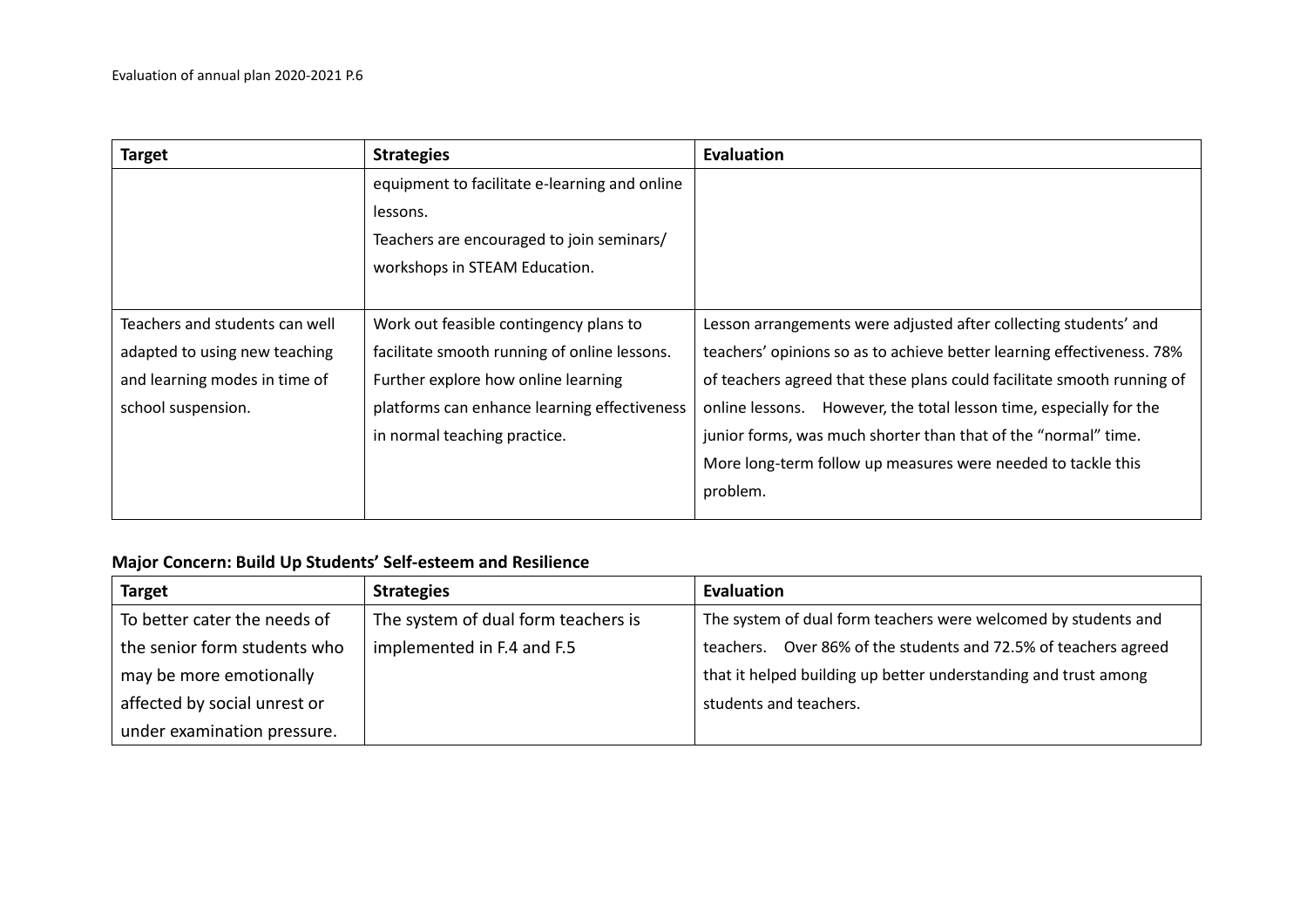| <b>Target</b>                                                   | <b>Strategies</b>                                                                      | <b>Evaluation</b>                                                                                                                 |
|-----------------------------------------------------------------|----------------------------------------------------------------------------------------|-----------------------------------------------------------------------------------------------------------------------------------|
| Students are more confident in                                  | Student support programmes are reviewed                                                | These programmes could not be fully implemented.<br>However,                                                                      |
| stretching their potentials in                                  | and restructured with a focus to build                                                 | teachers tried their best to build up the caring culture in school.                                                               |
| various areas.                                                  | students' self-esteem and resilience.                                                  | Sunshine calls, whatApps messages, etc. were employed during                                                                      |
| Students are more confident in<br>stepping out of their comfort | Talks, form period teaching materials will be<br>prepared for disseminating core moral | suspension of face-to-face lessons for pastoral care.                                                                             |
| zones.                                                          | values (with special focus on the school                                               |                                                                                                                                   |
| Students have a greater sense of                                | theme).                                                                                |                                                                                                                                   |
| achievement.                                                    | Coordination of class/ form activities aiming                                          |                                                                                                                                   |
|                                                                 | at building team spirit, physical fitness and                                          | Though the Sports Day and the Smiles Day could be held as scheduled,                                                              |
|                                                                 | wellness.                                                                              | teachers involved adjusted the programmes so that students could                                                                  |
|                                                                 | The S-miles Day is held.                                                               | taste new sports games in school and be more aware of the<br>importance of physical fitness and wellness. 90% of the F.5 students |
| Building up positive thinking                                   | The Bridge Programme, Hand-in hand                                                     | enjoyed the new sports introduced to them during the New Sports                                                                   |
| mindset and adopt a proactive                                   | counselling Scheme, leadership                                                         | Taster Day and 84% of F.1-F.4 students enjoyed the Physical Fitness                                                               |
| and optimistic attitude towards<br>life.                        | programme, volunteer service programmes,                                               | Class Fun time was arranged following the Physical Fitness Day<br>Dav.                                                            |
|                                                                 | etc, will be held to build up a sense of                                               | so that students could have more interaction with their classmates.                                                               |
| Students are resilient over                                     | gratitude, a supportive peer culture and                                               |                                                                                                                                   |
| adversity and supportive of each                                | enhance students' abilities to cope with                                               | Though the Bridge Programme, Hand-in-hand programme and the                                                                       |
| other.                                                          | pressure and adversity.                                                                | leadership programme could not be held in full scale, these                                                                       |
|                                                                 | The additional social worker will focus on                                             | programmes were adapted and held as far as possible.                                                                              |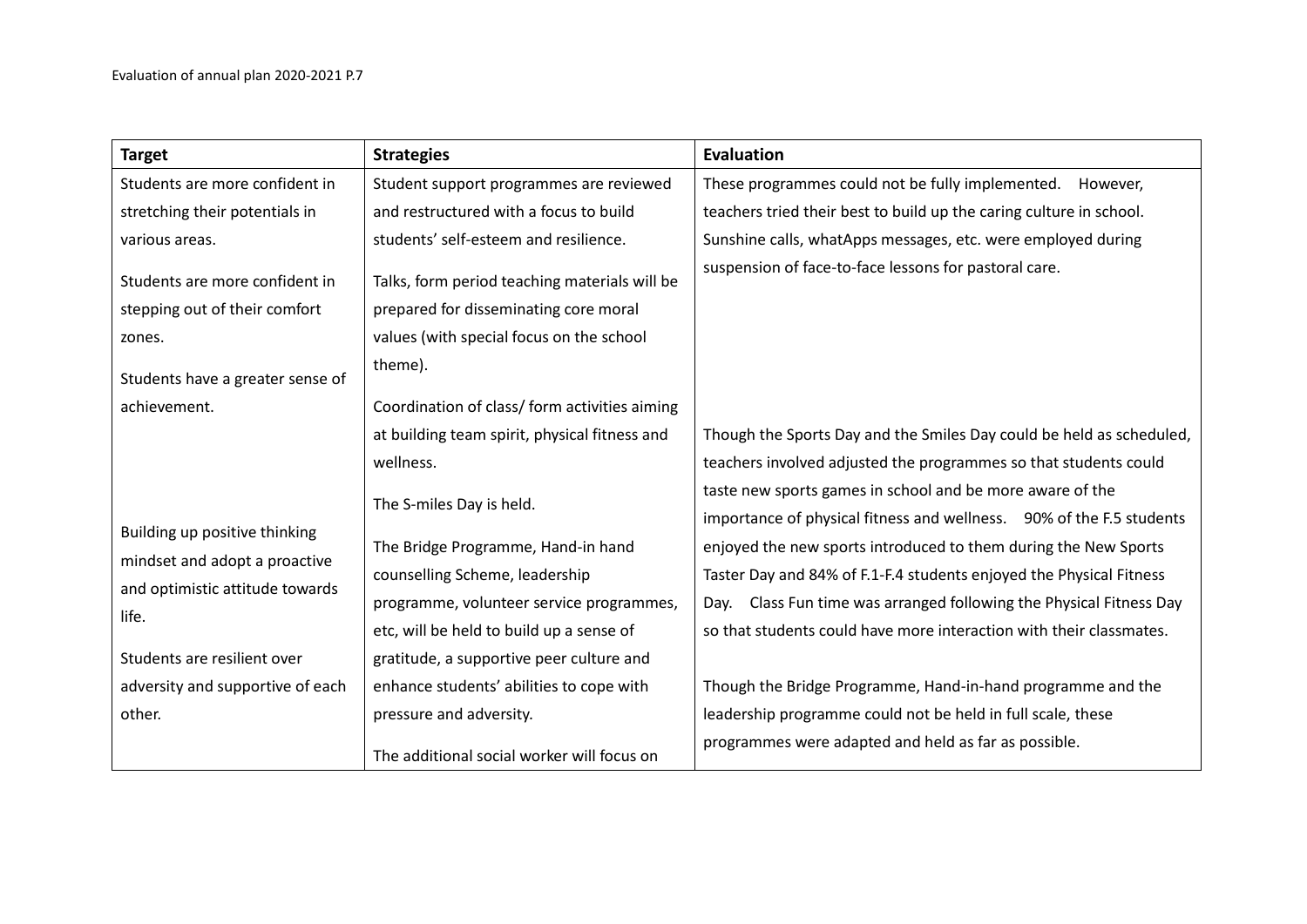| <b>Target</b>                   | <b>Strategies</b>                          | <b>Evaluation</b>                                                       |
|---------------------------------|--------------------------------------------|-------------------------------------------------------------------------|
|                                 | handling cases related to mental health.   |                                                                         |
|                                 | "Breathing exercise" will be introduced in |                                                                         |
|                                 | F.5 during form period.                    |                                                                         |
|                                 | Students are encouraged to do more         |                                                                         |
|                                 | regular exercises by PE teachers and by    | The Flying High Scheme sponsored by the Jockey Club was completed.      |
| Improvement of students'        | implementing the Flying High Scheme        | Display about Olympic Games, assembly talk and the Physical Fitness     |
| wellness, mental health and     | sponsored by the Jockey Club.              | tests and competition were held.  These activities were well            |
| spiritual well-being.           |                                            | received. The Shuttle-cock Team was established as one of the           |
|                                 |                                            | school teams and became quite popular among students.                   |
|                                 | Religious activities are organized to      |                                                                         |
|                                 | promote positive thinking mindset and      | The RE Committee, partnered with U-Fire, hosted a number of online      |
|                                 | spiritual well-being.                      | assemblies and activities to boost learning spirits, especially for F.6 |
|                                 | In school/ online religious activities are | students. Activities were creative and could well utilized the online   |
|                                 | developed by U Fire, an outsourced agent   | platforms for reaching out more students.  Most of the activities       |
|                                 | to promote religious atmosphere.           | were well-received by both teachers and students.                       |
|                                 |                                            |                                                                         |
| Good work and behavior are well | The "Recognition Scheme" can provide a     | 83% of the teachers agreed that the Scheme could reinforce good         |
| acknowledged and reinforced.    | platform to acknowledge students' good     | work and behavior and 94% of teachers reported that they gave more      |
|                                 | behavior.                                  | compliments to students than before.                                    |
|                                 | Teachers are encouraged to give more       |                                                                         |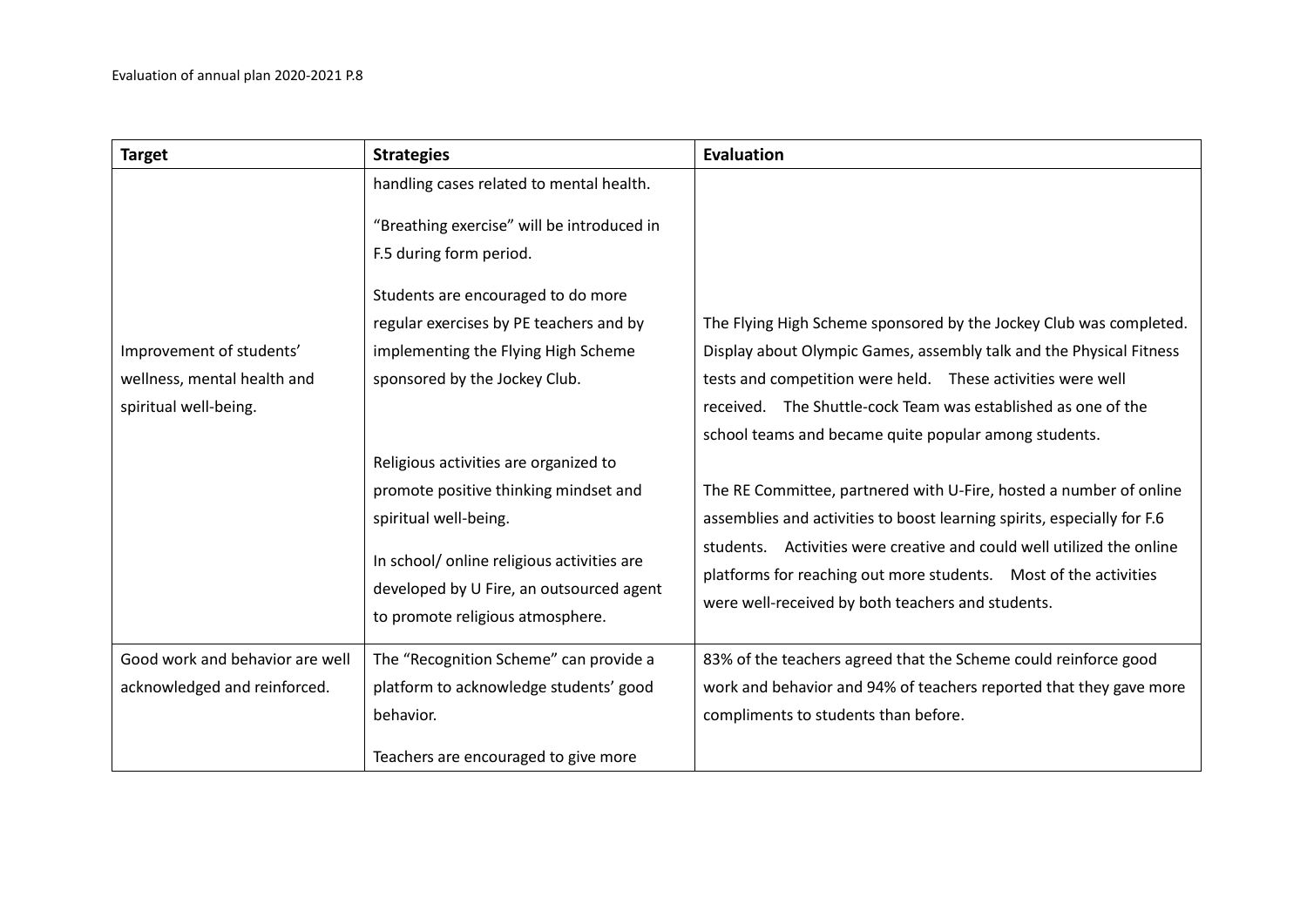| <b>Target</b>                                               | <b>Strategies</b>                                                                                 | Evaluation                                                                                                                            |
|-------------------------------------------------------------|---------------------------------------------------------------------------------------------------|---------------------------------------------------------------------------------------------------------------------------------------|
| Warm and harmonious campus                                  | compliments whenever students do well                                                             |                                                                                                                                       |
| and society                                                 | and make improvements in different                                                                |                                                                                                                                       |
|                                                             | aspects.                                                                                          |                                                                                                                                       |
|                                                             | Through continuous reinforcement in                                                               |                                                                                                                                       |
|                                                             | school, students can learn how to be                                                              |                                                                                                                                       |
|                                                             | respectful of others and can be more                                                              |                                                                                                                                       |
|                                                             | receptive to different opinions.                                                                  |                                                                                                                                       |
|                                                             | More channels for communication are                                                               |                                                                                                                                       |
|                                                             | provided to students with other                                                                   | 88% of the students agreed that communication with other                                                                              |
|                                                             | stakeholders.                                                                                     | stakeholders was good.                                                                                                                |
| Students have a strong sense of<br>belonging to the school. | Class management work is to be<br>emphasized in order to build good T/S and<br>S/S relationships. | 87% of students agreed that their class spirit was good.<br>90% of the students agreed that the T/S and S/S relationship was<br>good. |
|                                                             | Encourage students to join the All Round                                                          | 86% of the students agreed that their sense of belonging to the school                                                                |
|                                                             | Development Scheme which helps them                                                               | was strong.                                                                                                                           |
|                                                             | strive for improvement and have a sense of                                                        | As quite a number of co-curricular activities could not be resumed as                                                                 |
|                                                             | belonging to school.                                                                              | normal, the requirements of All Round Development Scheme were                                                                         |
|                                                             |                                                                                                   | adjusted. However, not many students could reach the Gold and                                                                         |
|                                                             |                                                                                                   | Diamond Level.                                                                                                                        |